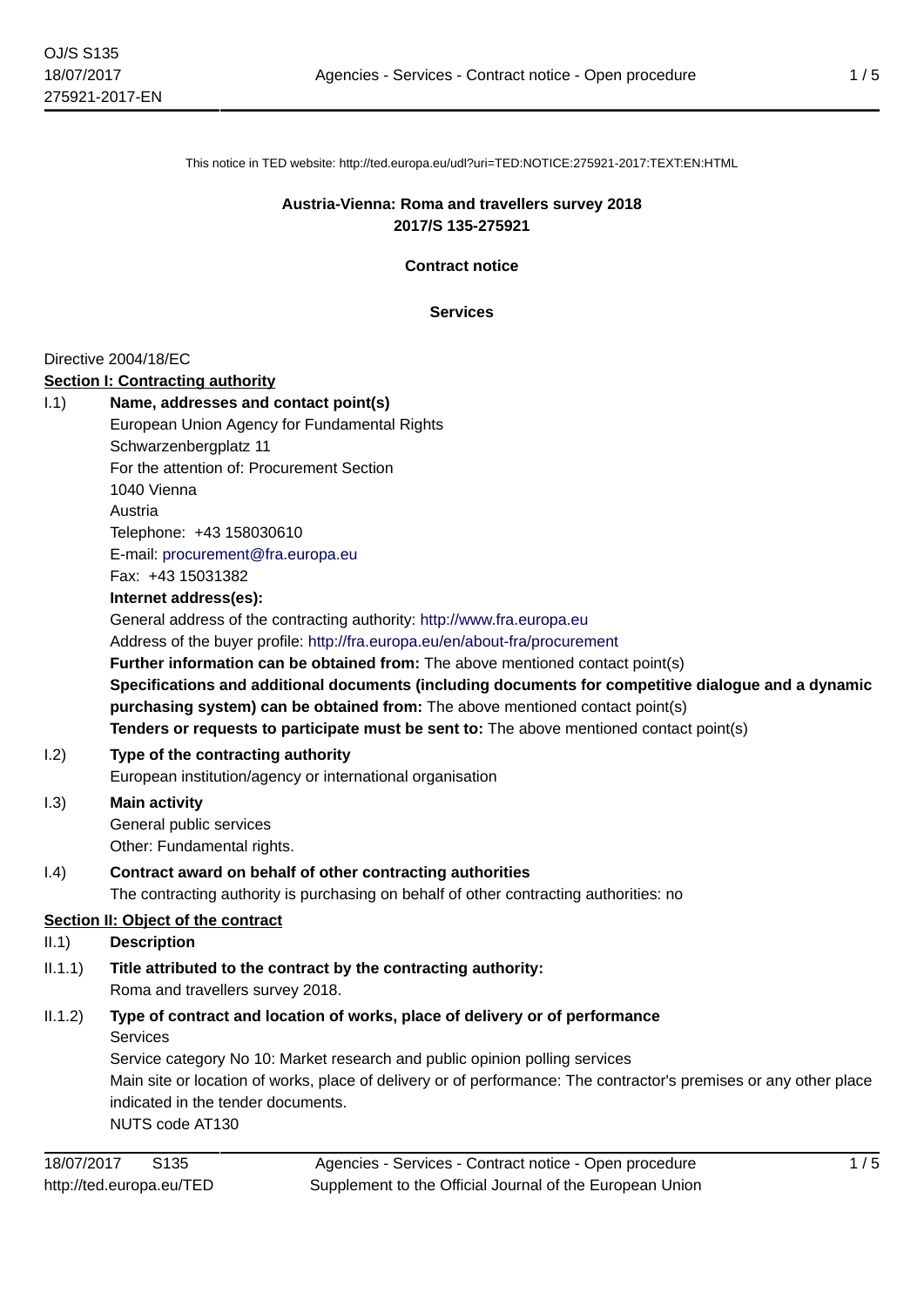- II.1.3) **Information about a public contract, a framework agreement or a dynamic purchasing system (DPS)** The notice involves a public contract
- II.1.4) **Information on framework agreement**

### II.1.5) **Short description of the contract or purchase(s)**

The overall objective of the contract is the implementation of a nationwide Roma face-to-face survey in 11 EU Member States as defined in Annex A.1 — technical specifications in order to collect comparable data on the living conditions and fundamental rights situation of persons who self-identify as Roma and travellers. The findings will provide evidence on progress made in Roma integration efforts to EU institutions and Member States and will be used to populate indicators to assist policymakers and other stakeholders in the review of the Europe 2020 strategy.

II.1.6) **Common procurement vocabulary (CPV)** 79310000, 79311000, 79311100, 79311200, 79311300, 79315000, 79320000

### II.1.7) **Information about Government Procurement Agreement (GPA)** The contract is covered by the Government Procurement Agreement (GPA): no

II.1.8) **Lots** This contract is divided into lots: no II.1.9) **Information about variants**

Variants will be accepted: no

### II.2) **Quantity or scope of the contract**

### II.2.1) **Total quantity or scope:**

The maximum estimated contract amount is 2 100 000 EUR excluding VAT, divided in phases as follows: phase 1: 500 000 EUR;

phase 2: 1 600 000 EUR.

The contracting authority may exercise the option to increase the estimated contract amount at a later stage via negotiated procedure with the successful tenderer(s) in accordance with Article 134(1)(e) and 134(4) of the rules of application of the Financial Regulation.

Estimated value excluding VAT: 2100000 EUR

- II.2.2) **Information about options** Options: no
- II.2.3) **Information about renewals** This contract is subject to renewal: no
- II.3) **Duration of the contract or time limit for completion** Duration in months: 19 (from the award of the contract)

# **Section III: Legal, economic, financial and technical information**

- III.1) **Conditions relating to the contract**
- III.1.1) **Deposits and guarantees required:**

Please refer to Section 10 of Annex A — tender specifications available at [http://fra.europa.eu/en/about-fra/](http://fra.europa.eu/en/about-fra/procurement) [procurement](http://fra.europa.eu/en/about-fra/procurement)

III.1.2) **Main financing conditions and payment arrangements and/or reference to the relevant provisions governing them:**

Please refer to Sections 9 and 10 of Annex A — tender specifications, available at [http://fra.europa.eu/en/about](http://fra.europa.eu/en/about-fra/procurement)[fra/procurement](http://fra.europa.eu/en/about-fra/procurement)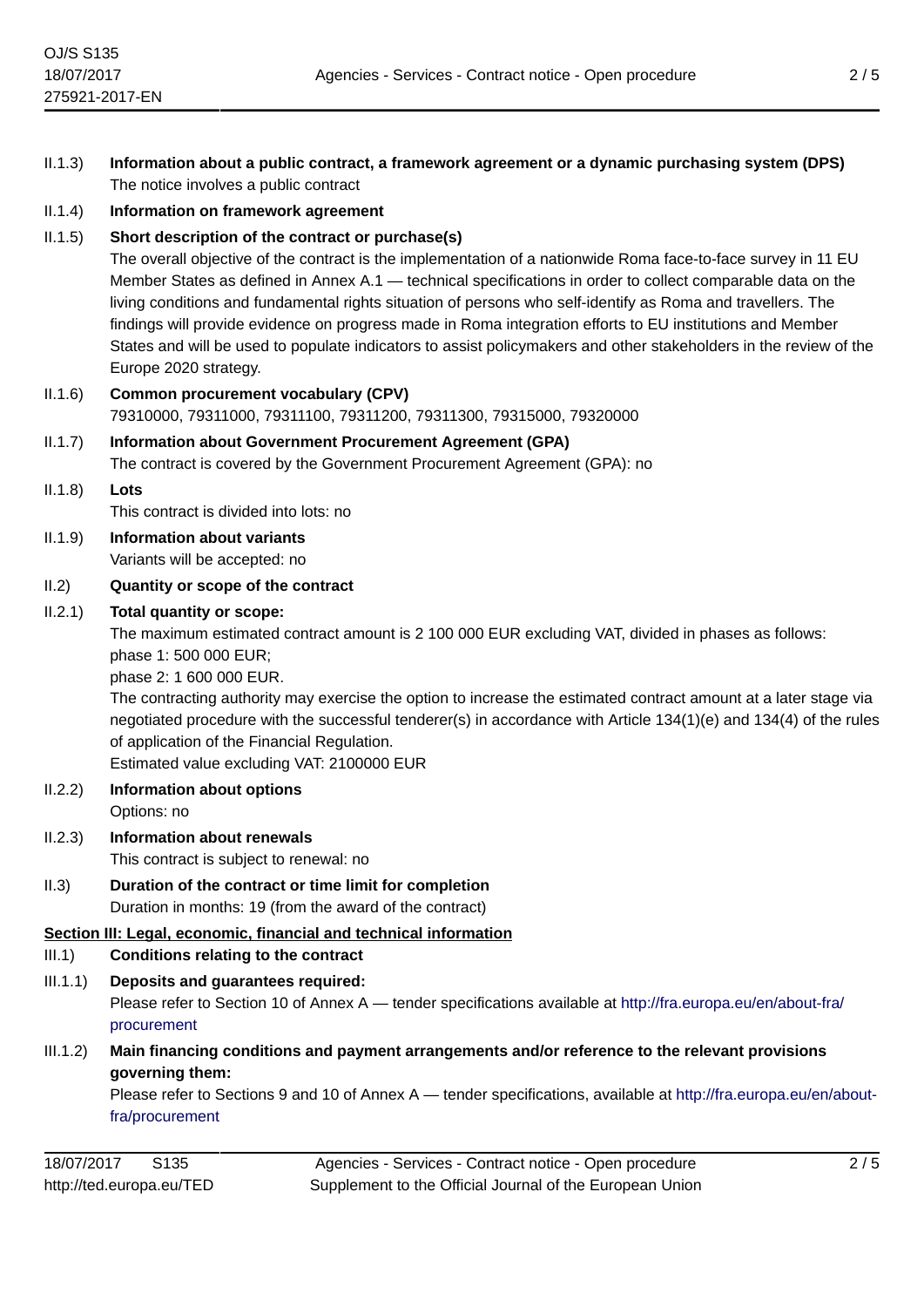| III.1.3) | Legal form to be taken by the group of economic operators to whom the contract is to be awarded:<br>Please refer to Sections 12 and 13 of the tender specifications, available at: http://fra.europa.eu/en/about-fra/<br>procurement                                                                                                                                                                                                                                       |
|----------|----------------------------------------------------------------------------------------------------------------------------------------------------------------------------------------------------------------------------------------------------------------------------------------------------------------------------------------------------------------------------------------------------------------------------------------------------------------------------|
| III.1.4) | <b>Other particular conditions</b><br>The performance of the contract is subject to particular conditions: no                                                                                                                                                                                                                                                                                                                                                              |
| III.2)   | <b>Conditions for participation</b>                                                                                                                                                                                                                                                                                                                                                                                                                                        |
| III.2.1) | Personal situation of economic operators, including requirements relating to enrolment on professional<br>or trade registers<br>Information and formalities necessary for evaluating if the requirements are met: Please refer to Section 19 of                                                                                                                                                                                                                            |
| III.2.2) | the tender specifications (Annex A), available at: http://fra.europa.eu/en/about-fra/procurement<br><b>Economic and financial ability</b>                                                                                                                                                                                                                                                                                                                                  |
|          | Information and formalities necessary for evaluating if the requirements are met: Please refer to Section<br>19.2.1.a of the tender specifications (Annex A), available at: http://fra.europa.eu/en/about-fra/procurement<br>Minimum level(s) of standards possibly required: Please refer to Section 19.2.1.b of the tender specifications<br>(Annex A), available at: http://fra.europa.eu/en/about-fra/procurement                                                      |
| III.2.3) | <b>Technical capacity</b><br>Information and formalities necessary for evaluating if the requirements are met:<br>Please refer to Section 19.2.2.a) and b) of the tender specifications (Annex A), available at: http://fra.europa.eu/<br>en/about-fra/procurement<br>Minimum level(s) of standards possibly required:<br>Please refer to Section 19.2.2.a) and b) of the tender specifications (Annex A), available at: http://fra.europa.eu/<br>en/about-fra/procurement |
| III.2.4) | Information about reserved contracts                                                                                                                                                                                                                                                                                                                                                                                                                                       |
| III.3)   | <b>Conditions specific to services contracts</b>                                                                                                                                                                                                                                                                                                                                                                                                                           |
| III.3.1) | Information about a particular profession<br>Execution of the service is reserved to a particular profession: no                                                                                                                                                                                                                                                                                                                                                           |
| III.3.2) | Staff responsible for the execution of the service<br>Legal persons should indicate the names and professional qualifications of the staff responsible for the<br>execution of the service: yes                                                                                                                                                                                                                                                                            |
|          | <b>Section IV: Procedure</b>                                                                                                                                                                                                                                                                                                                                                                                                                                               |
| IV.1)    | <b>Type of procedure</b>                                                                                                                                                                                                                                                                                                                                                                                                                                                   |
| IV.1.1)  | <b>Type of procedure</b><br>Open                                                                                                                                                                                                                                                                                                                                                                                                                                           |
| IV.1.2)  | Limitations on the number of operators who will be invited to tender or to participate                                                                                                                                                                                                                                                                                                                                                                                     |
| IV.1.3)  | Reduction of the number of operators during the negotiation or dialogue                                                                                                                                                                                                                                                                                                                                                                                                    |
| IV.2)    | Award criteria                                                                                                                                                                                                                                                                                                                                                                                                                                                             |
| IV.2.1)  | Award criteria<br>The most economically advantageous tender in terms of the criteria stated in the specifications, in the invitation<br>to tender or to negotiate or in the descriptive document                                                                                                                                                                                                                                                                           |
| IV.2.2)  | Information about electronic auction                                                                                                                                                                                                                                                                                                                                                                                                                                       |

An electronic auction will be used: no

# IV.3) **Administrative information**

Agencies - Services - Contract notice - Open procedure Supplement to the Official Journal of the European Union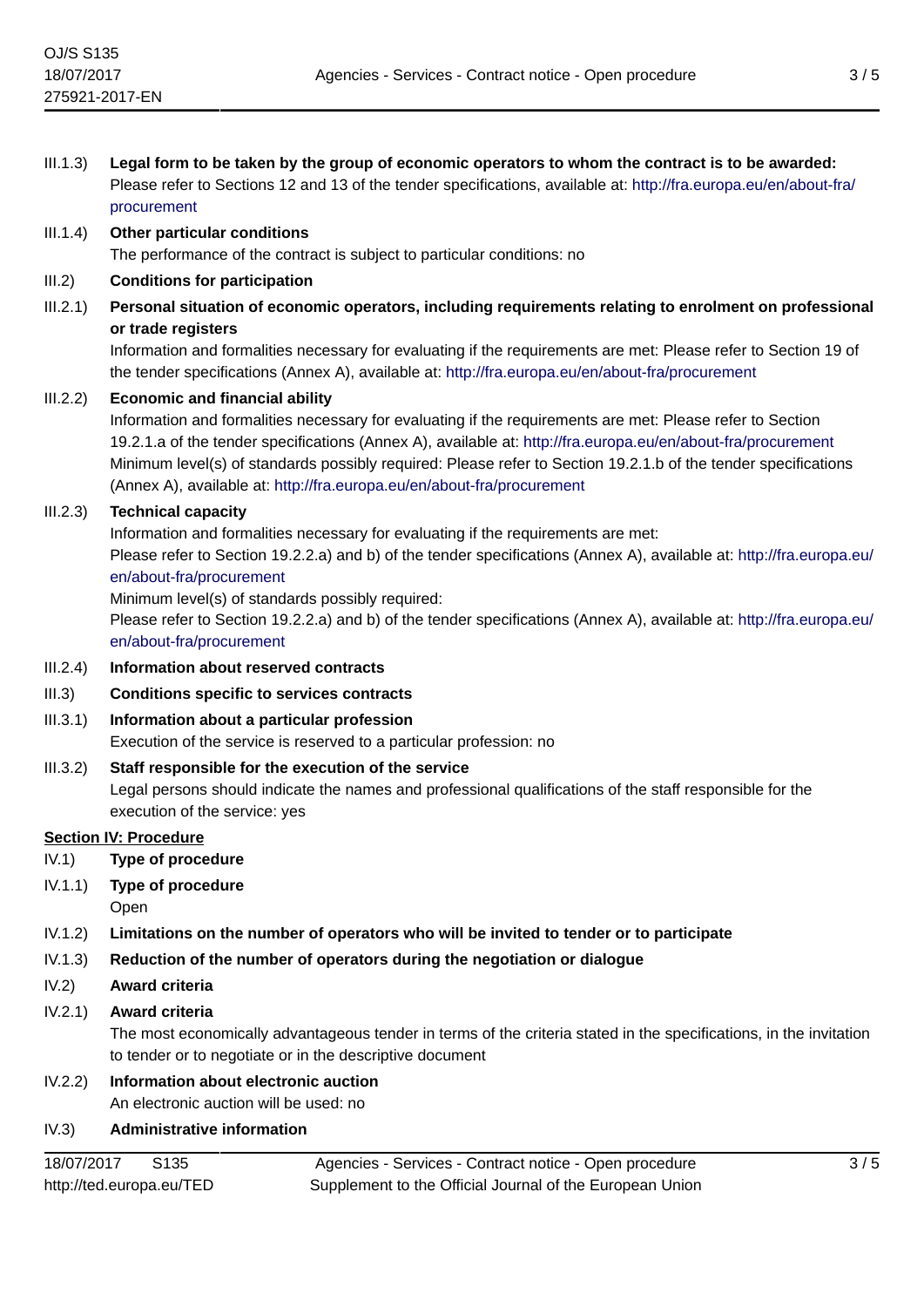- IV.3.1) **File reference number attributed by the contracting authority:** D-SE-17-T02.
- IV.3.2) **Previous publication(s) concerning the same contract** no
- IV.3.3) **Conditions for obtaining specifications and additional documents or descriptive document** Payable documents: no
- IV.3.4) **Time limit for receipt of tenders or requests to participate** 19.9.2017 - 17:00
- IV.3.5) **Date of dispatch of invitations to tender or to participate to selected candidates**
- IV.3.6) **Language(s) in which tenders or requests to participate may be drawn up** Any EU official language Other: But preferably in English.
- IV.3.7) **Minimum time frame during which the tenderer must maintain the tender** Duration in months: 6 (from the date stated for receipt of tender)
- IV.3.8) **Conditions for opening of tenders**
	- Date: 26.9.2017

Persons authorised to be present at the opening of tenders: yes

Additional information about authorised persons and opening procedure: Persons authorised to be present at the opening of tenders: yes.

A maximum of 2 authorised representatives per tenderer may attend the opening of the bids. Companies wishing to attend are requested to notify their intention by sending a fax or e-mail at least 3 working days in advance to the fax or e-mail given under Section 15 of the tender specifications. This notification must be signed by an authorised officer of the tenderer and specify the name(s) of the person(s) who will attend the opening on the tenderer's behalf.

# **Section VI: Complementary information**

VI.1) **Information about recurrence**

This is a recurrent procurement: no

VI.2) **Information about European Union funds**

The contract is related to a project and/or programme financed by European Union funds: no

# VI.3) **Additional information**

Tender documents will be available for download at the address indicated under heading I.1. The website will be updated regularly and it is the tenderers' responsibility to check for updates and modifications during the tendering period.

# VI.4) **Procedures for appeal**

VI.4.1) **Body responsible for appeal procedures**

### General Court rue du Fort Niedergrünewald

2925 Luxembourg Luxembourg Telephone: +352 4303-1 Internet address: <http://curia.europa.eu/> Fax: +352 4303-2100

# VI.4.2) **Lodging of appeals**

18/07/2017 S135 http://ted.europa.eu/TED